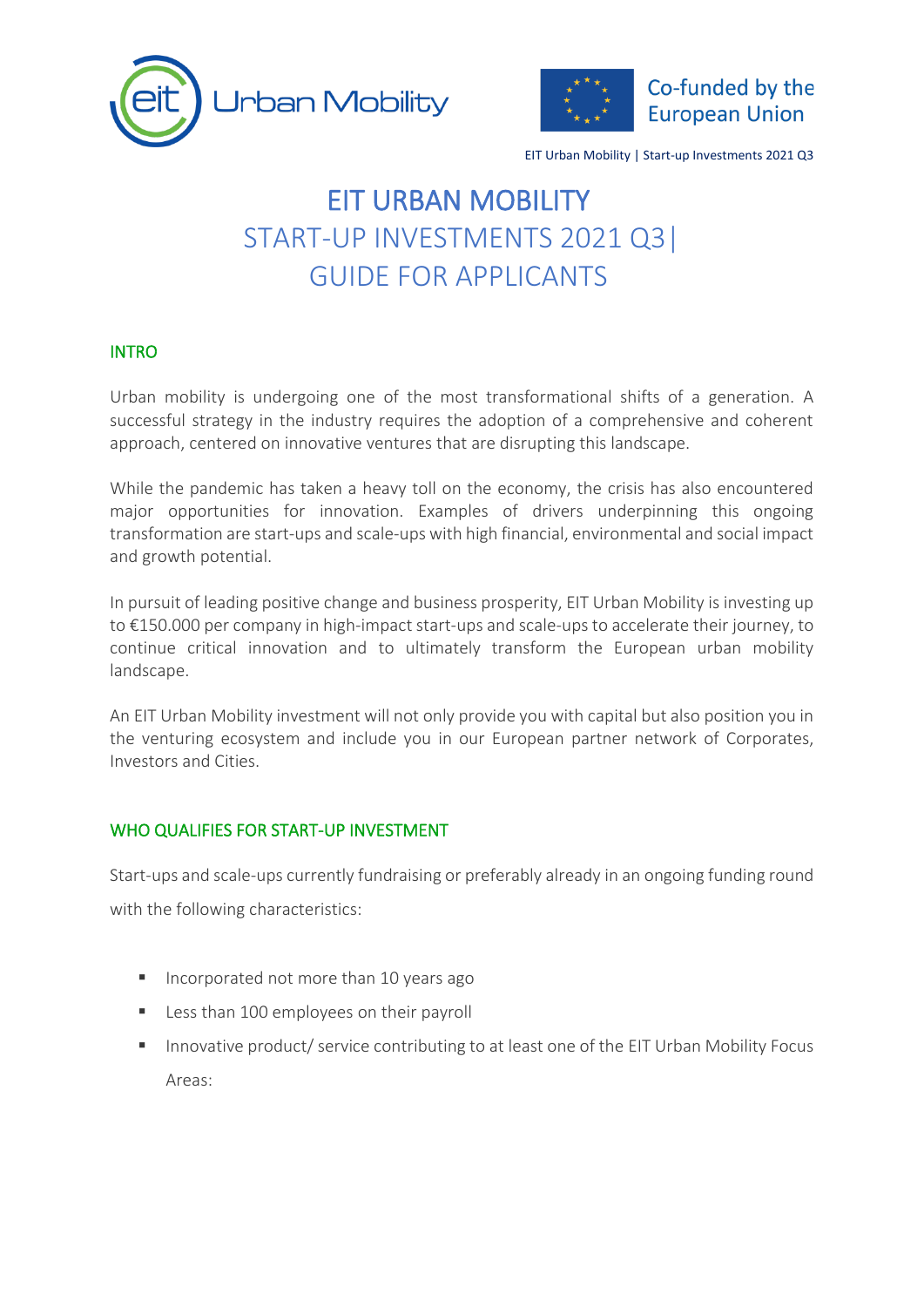



- 1. Urban Air Mobility
- 2. Waterway Transportation & Water 7. Sensors and Training Data Logistics
- 3. Connected Vehicles
- 4. Mobility & Energy
- 5. Autonomous Vehicles and Systems

- 6. Mapping and Navigation
- 
- 8. Mobility Services
- 9. Vehicle Marketplaces and Aftermarket
- 10. Smart Cities & Smart Parking
- 11. Last-mile Delivery & Green Logistics

#### For more information, please contact pablo.garrido@eiturbanmobility.eu

- You can demonstrate that your company has successfully developed and commercialised products or services that represent a significant innovation in markets where value and monetization can be maximized
- You have the management and technical expertise, with the necessary resources to show that the company is economically viable
- Your company's operations, products/services contribute positively to at least one of the EIT Urban Mobility's Core Sustainable Development Goals (SDGs); SDG3, SDG7, SDG8, SDG9, SDG11 and SDG13

### KEY DATES

| <b>Activity</b>                                                                                         | Date                    | Comment                                                                                     |
|---------------------------------------------------------------------------------------------------------|-------------------------|---------------------------------------------------------------------------------------------|
| Call opens                                                                                              | 25 October 2021         | Register here: application form                                                             |
| <b>Deadline</b>                                                                                         | 12 November 2021        |                                                                                             |
| Evaluation of proposals                                                                                 | $12 - 19$ November 2021 | Timeframe dependent on number of<br>eligible applications                                   |
| Final Evaluation period with $ 22 - 26$ November 2021<br>Virtual Pitch, Q&A and Due<br><b>Diligence</b> |                         | Timeframe dependent on number of<br>eligible applications                                   |
| Announcement of companies 29-30 November 2021<br>selected                                               |                         | Outcome notifications for different<br>selected applications will be made as<br>they happen |
| signature of<br>Approval<br>and<br>investment                                                           | December 2021           |                                                                                             |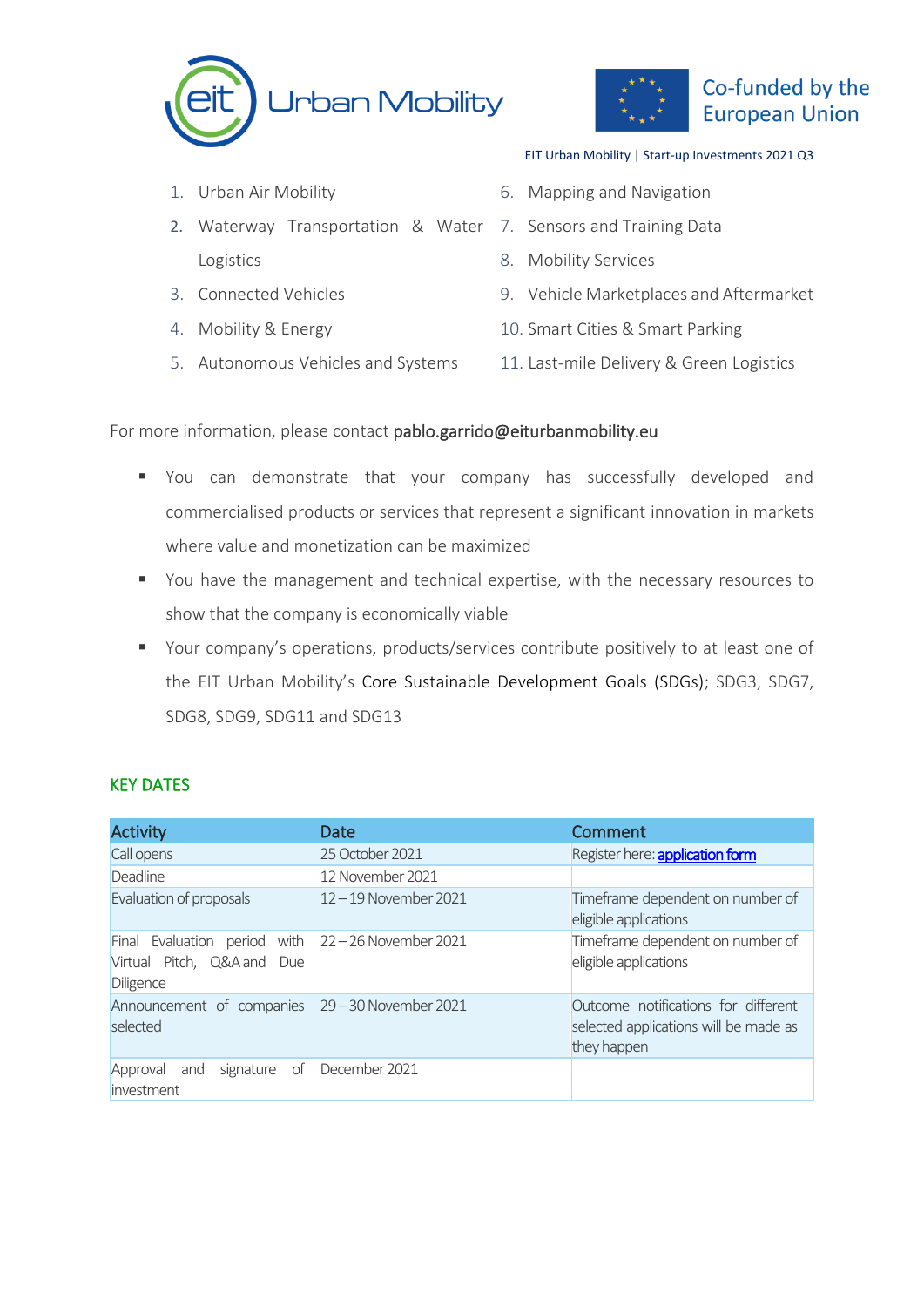



# WHAT WE OFFER

Our start-up investment instrument consists of up to  $£150.000$  in exchange for equity. If selected for investment, your company will also benefit from access to regional ecosystems, infrastructure and coaching to drive growth and internationalisation.

These are the requirements that companies need to fulfil to be eligible;

- 1. The amount of equity for EIT Urban Mobility needs to be substantiated (e.g. last funding round valuation, revenues, term sheet, etc.) when submitting the [application form](https://eiturbanmobility.awardsplatform.com/dashboard)
- 2. EIT Urban Mobility will be a strategic shareholder, and EIT Urban Mobility's shares would be diluted in case of capital increases
- 3. Selected Applicants are required to contribute to EIT Urban Mobility's Financial Sustainability Mechanism (FSM). The Applicant will give out company's shares in exchange of the investment received, based on the company's valuation and investment amount agreed by EITUM and the Applicant. This means EITUM will benefit from the success of your business
- 4. A term sheet and a shareholders agreement shall be notarized to formalize the investment

### SELECTION CRITERIA

- Resilience and capacity to leverage your company's resources as a response to the changing environment and challenges and opportunities, ensuring traction and growth
- Positive contribution to at least one of the focus areas of (*Active Mobility, Sustainable City Logistics, Creating Public Realm, Future Mobility and Mobility & Energy) and* to Core Sustainable Development Goals (SDGs); SDG3, SDG7, SDG8, SDG9, SDG11 and SDG13
- You have secured/ committed investment from other accredited investors (BA, VC, CVC, etc.) in your current capital raise where EIT Urban Mobility would participate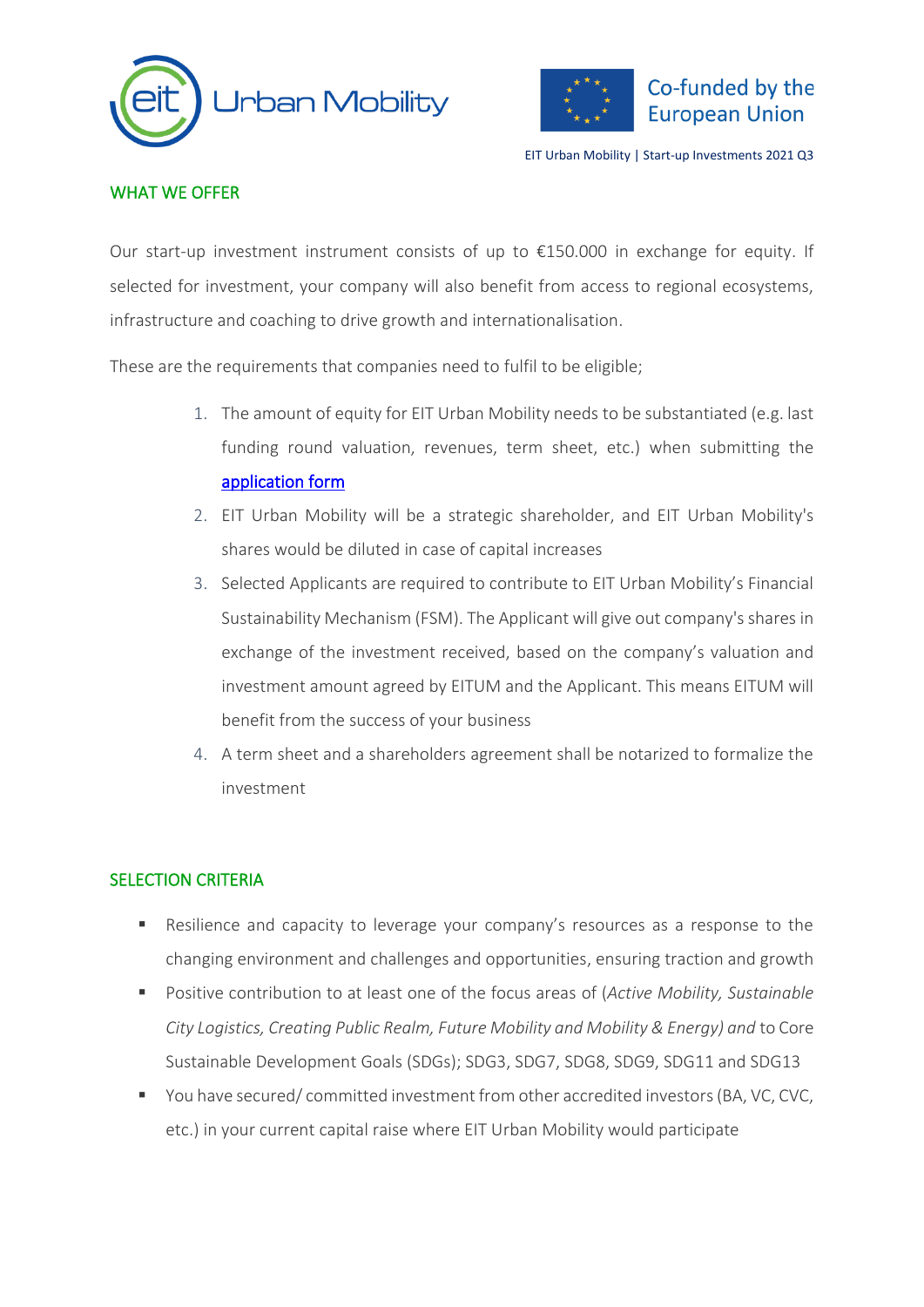



■ You can act fast and diligently to formalize the current funding round and the investment process

The equality between men and women is a core value of EIT Urban Mobility. EIT Urban Mobility has supported the adoption of the EIT's Gender Mainstreaming Policy and its impact in the Knowledge Triangle.

In consequence, the portfolio of investments in companies with at least one woman co-founder or one woman FTE will be taken into consideration better than investments in exclusively male teams.

# EXCLUSION CRITERIA

Applicants will be excluded if they:

- Are subject to an administrative sanction (i.e. exclusion)
- Are in one of the following situations: a. Bankrupt, being wound up, having their affairs administered by the courts, entered into an arrangement with creditors, suspended business activities or subject to any other similar proceedings or procedures under national law (including persons with unlimited liability for the participant's debts) b. Declared in breach of social security or tax obligations by a final judgment or decision (including persons with unlimited liability for the participant's debts)
- **E** Are found guilty of grave professional misconduct by a final judgment or decision (including persons having powers of representation, decision-making or control)
- Are convicted of fraud, corruption, involvement in a criminal organisation, money laundering, terrorism-related crimes (including terrorism financing), child labour or human trafficking (including persons having powers of representation, decision-making or control)